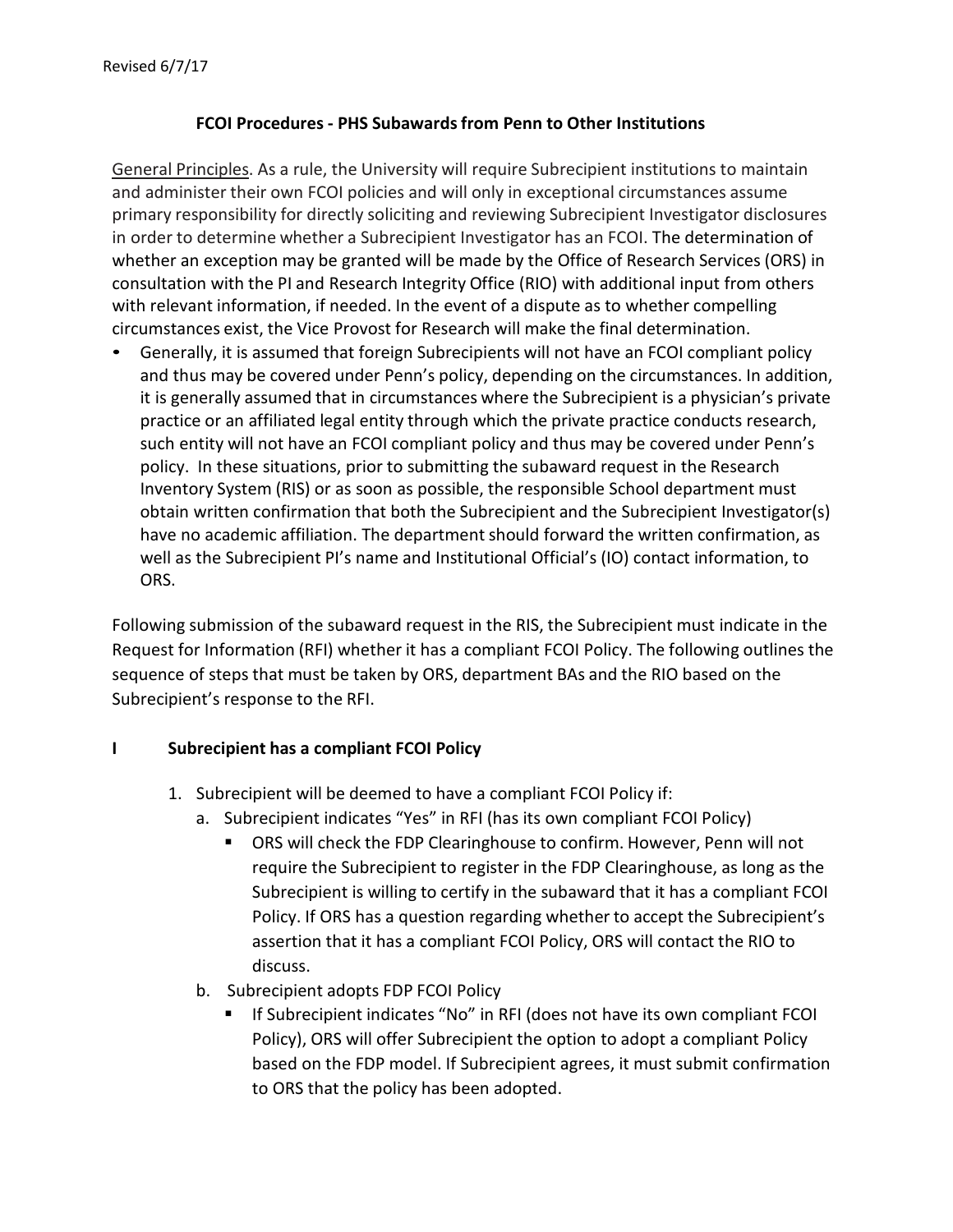- 2. Subrecipient must execute Standard Subaward (Subaward Attachment 2). *Subrecipient designates herein that the Subrecipient's financial conflict of interest policy will apply and by execution of this Subaward Agreement, Subrecipient Institution also certifies that its policy complies with 42 CFR Part 50.*
	- In connection with execution of a standard PHS subaward, ORS will send Subrecipient *Subrecipient FCOI Report to the University of Pennsylvania* to be used to report any FCOIs
- 3. FCOI Reporting to NIH Subrecipient has an FCOI compliant policy\*

Initial reporting

- If an FCOI is reported to Penn, RIO will report the FCOI to NIH in eRACommons. ORS will be copied on the notification.
- ORS should promptly forward any FCOI Reports received from Subrecipients to RIO.
- ORS will coordinate with RIO if additional information is needed for purposes of RIO reporting.

\*RIO does not at this time contemplate managing any Subrecipient Investigator's FCOI where the Subrecipient does not have a compliant FCOI policy. Any exceptions will be handled on a case by case basis.

## **II Subrecipient does not have a compliant FCOI Policy and will be covered by Penn's FCOI Policy**

- 1. Subrecipient will be deemed not to have a compliant FCOI Policy if:
	- a. Subrecipient indicates "No" in RFI and unwilling to adopt FDP FCOI Policy.
	- b. Subrecipient unwilling to certify in the subaward that it has its own compliant FCOI Policy.
	- Subrecipient must execute Attachment 2, Research Subaward Agreement with the following term: *Subrecipient represents that it does not maintain an up-todate, written, enforced policy on financial conflict of interest (FCOI) pursuant to 42 C.F.R. §50.604(a).*

## **III Procedure for obtaining and reviewing disclosures received from Subrecipient Investigators covered by Penn's FCOI Policy**

1. ORS will send the Subrecipient via email (with a copy to the RIO) the following:

a) Penn Cover Sheet asking the Subrecipient to identify its IO and to provide a list of Subrecipient Investigators who will be disclosing to Penn.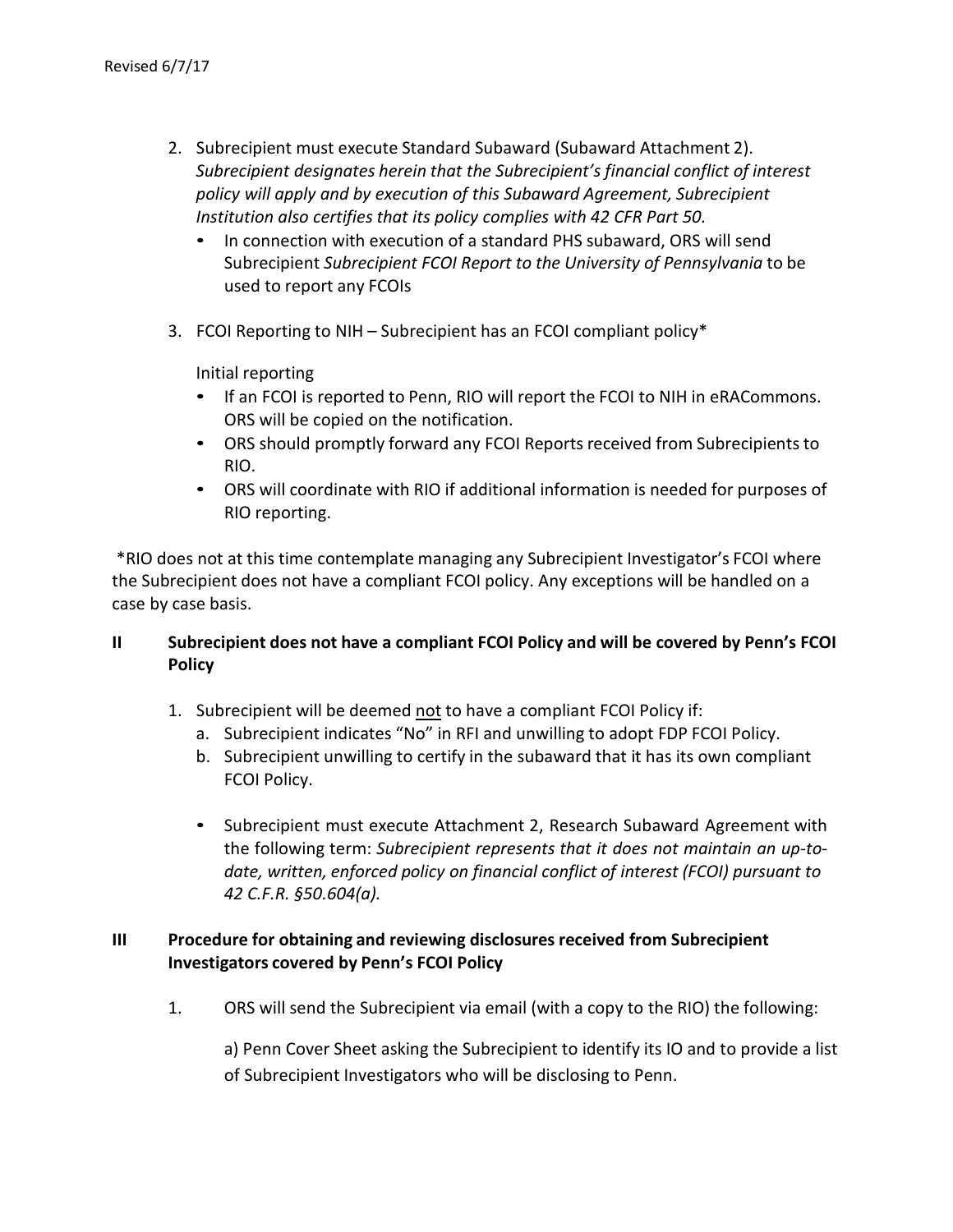b) *Financial Interests Disclosure Form for Investigators Not Affiliated with the University of Pennsylvania* (Non-Penn Affiliate Disclosure Form) c) *University of Pennsylvania Policy on Conflicts of Interest Related to Research*, effective August 24, 2012 d) Financial Conflicts of Interest in Research – Investigator Training Course

- 2. The Subrecipient PI or IO will be responsible for obtaining all Investigator disclosures and submitting at one time to the RIO with a copy of the completed Penn Cover Sheet.
- 3. Once the RIO receives the Penn Cover Sheet identifying the Subrecipient Investigators, RIO will email a copy to department BAs to enter non-Penn Investigators into PHS-FITS Investigator Maintenance.
- 4. RIO will administratively review Subrecipient investigator Disclosures upon receipt.
	- If any FCOIs are identified:
		- RIO will send the Investigator a *Non-Penn Affiliate FCOI Determination Letter* indicating that his /her SFIs must be eliminated in order for that Investigator to participate. The determination will state that if the Investigator is willing to eliminate his SFIs, s/he must execute the certification included at the bottom of the letter and return to RIO.
		- If the Investigator is unwilling to eliminate his/her FCOI, the determination states that the Investigator may not participate in this research.
	- If SFIs identified but no FCOIs, or if no SFIs are identified:
		- RIO will send the Investigator a *Non-Penn Affiliate Determination Letter – SFIs but no FCOI or No SFIs* that must be accepted by the Investigator and returned to RIO.
- 5. RIO will copy the Subrecipient's IO and the PI on all determination letters.
- 6. For every Subrecipient Investigator disclosure, RIO will enter date of disclosure and attach a copy of the disclosure in PHS-FITS Investigator Maintenance.
- 7. RIO will email ORS once all disclosures and signed final determination letters received.
	- ORS will not execute the subaward until it has received confirmation by the RIO that every Subrecipient Investigator has returned a completed Non-Penn Affiliate Disclosure Form and a fully executed determination letter.